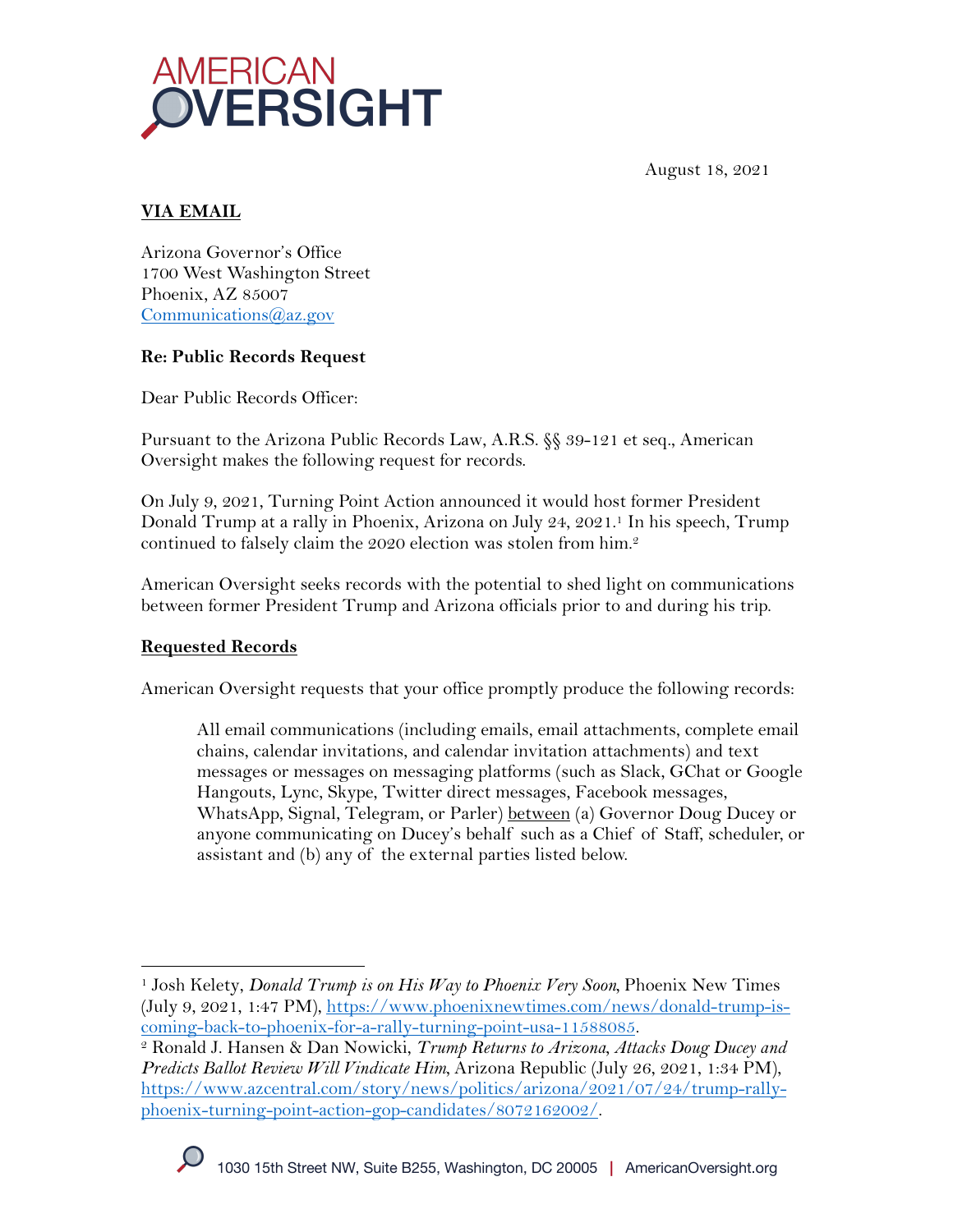### External Parties:

- 1. Anyone communicating from an email address ending in @donaldtrump.com, @donaldjtrump.com, @trumpvictory.com, @45office.com, or @trumporg.com
- 2. Dan Scavino, Molly Michael, Nicholas Luna, Stephen Miller, Eliza Thurston, Desiree Thompson, or anyone communicating on behalf of the post-presidential transition office of former President Donald Trump
- 3. Corey Lewandowski, Pam Bondi, Kimberly Guilfoyle, or anyone communicating on behalf of Make America Great Again Action
- 4. Linda McMahon, Brooke Rollins, or anyone communicating from an email address ending in @americafirstpolicy.com
- 5. Charlie Kirk or anyone communicating from an email address ending in @tpusa.com

Please provide all responsive records from June 1, 2021, through the date the search is conducted.

### **Statement of Noncommercial Purpose**

This request is made for noncommercial purposes. American Oversight seeks records regarding communications Arizona officials may have had with former President Trump prior to and during his trip to Phoenix, Arizona. Records with the potential to shed light on this matter would contribute significantly to public understanding of operations of the government, including whether and to what extent former President Trump was communicating with Arizona officials prior to and during his trip to Arizona

Because American Oversight is a  $501(c)(3)$  nonprofit, this request is not in American Oversight's financial interest and is not made for a commercial purpose. American Oversight's mission is to promote transparency in government, to educate the public about government activities, and to ensure the accountability of government officials. American Oversight uses the information gathered, and its analysis of it, to educate the public through reports, press releases, or other media. American Oversight also makes materials it gathers available on its public website and promotes their availability on social media platforms, such as Facebook and Twitter.<sup>3</sup>

Because this request is made for noncommercial purposes, American Oversight requests that any fees charged in connection with processing this request be limited to copying

<sup>3</sup> American Oversight currently has approximately 15,700 page likes on Facebook and 106,600 followers on Twitter. American Oversight, Facebook, https://www.facebook.com/weareoversight/ (last visited July 27, 2021); American

Oversight (@weareoversight), Twitter, https://twitter.com/weareoversight (last visited July 27, 2021).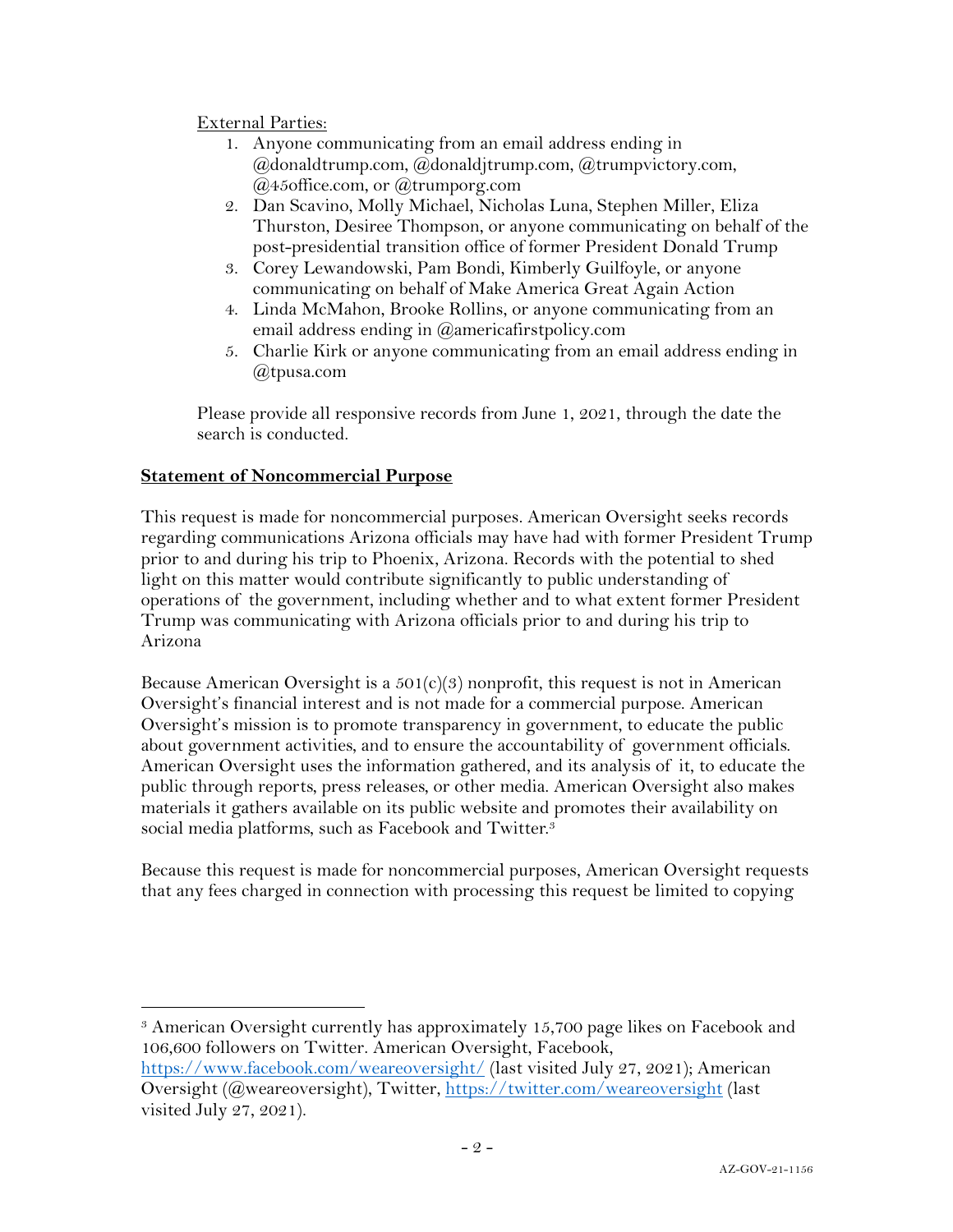and postage charges, if applicable.4 Please notify American Oversight of any anticipated fees or costs in excess of \$100 prior to incurring such costs or fees.

# **Guidance Regarding the Search & Processing of Requested Records**

In connection with its request for records, American Oversight provides the following guidance regarding the scope of the records sought and the search and processing of records:

- Please search all locations and systems likely to have responsive records, regardless of format, medium, or physical characteristics. For instance, if the request seeks "communications," please search all locations likely to contain communications, including relevant hard-copy files, correspondence files, appropriate locations on hard drives and shared drives, emails, text messages or other direct messaging systems (such as iMessage, WhatsApp, Signal, or Twitter direct messages), voicemail messages, instant messaging systems such as Lync or ICQ, and shared messages systems such as Slack.
- Our request for records includes any attachments to those records or other materials enclosed with those records when they were previously transmitted. To the extent that an email is responsive to our request, our request includes all prior messages sent or received in that email chain, as well as any attachments to the email.
- § Please search all relevant records or systems containing records regarding agency business. Do not exclude records regarding agency business contained in files, email accounts, or devices in the personal custody of your officials, such as personal email accounts or text messages.
- If any records are withheld in full or in part, pursuant to A.R.S. § 39- $121.01(D)(2)$ , please provide an index of records or categories of records that have been withheld and the reasons the records or categories of records have been withheld.
- § In the event some portions of the requested records are properly exempt from disclosure, please disclose any reasonably segregable non-exempt portions of the requested records. If a request is denied in whole, please state specifically why it is not reasonable to segregate portions of the record for release.
- Please take appropriate steps to ensure that records responsive to this request are not deleted by the agency before the completion of processing for this request. If records potentially responsive to this request are likely to be located on systems where they are subject to potential deletion, including on a scheduled

<sup>4</sup> A.R.S. § 39-121.01(D)(1); *see also Hanania v. City of Tucson*,128 Ariz. 135, 624 P.2d 332 (Ct. App. 1980). Furthermore, because this request is for noncommercial purposes, additional fees provided for under A.R.S. § 39-121.03(A) are not applicable and should not be assessed.